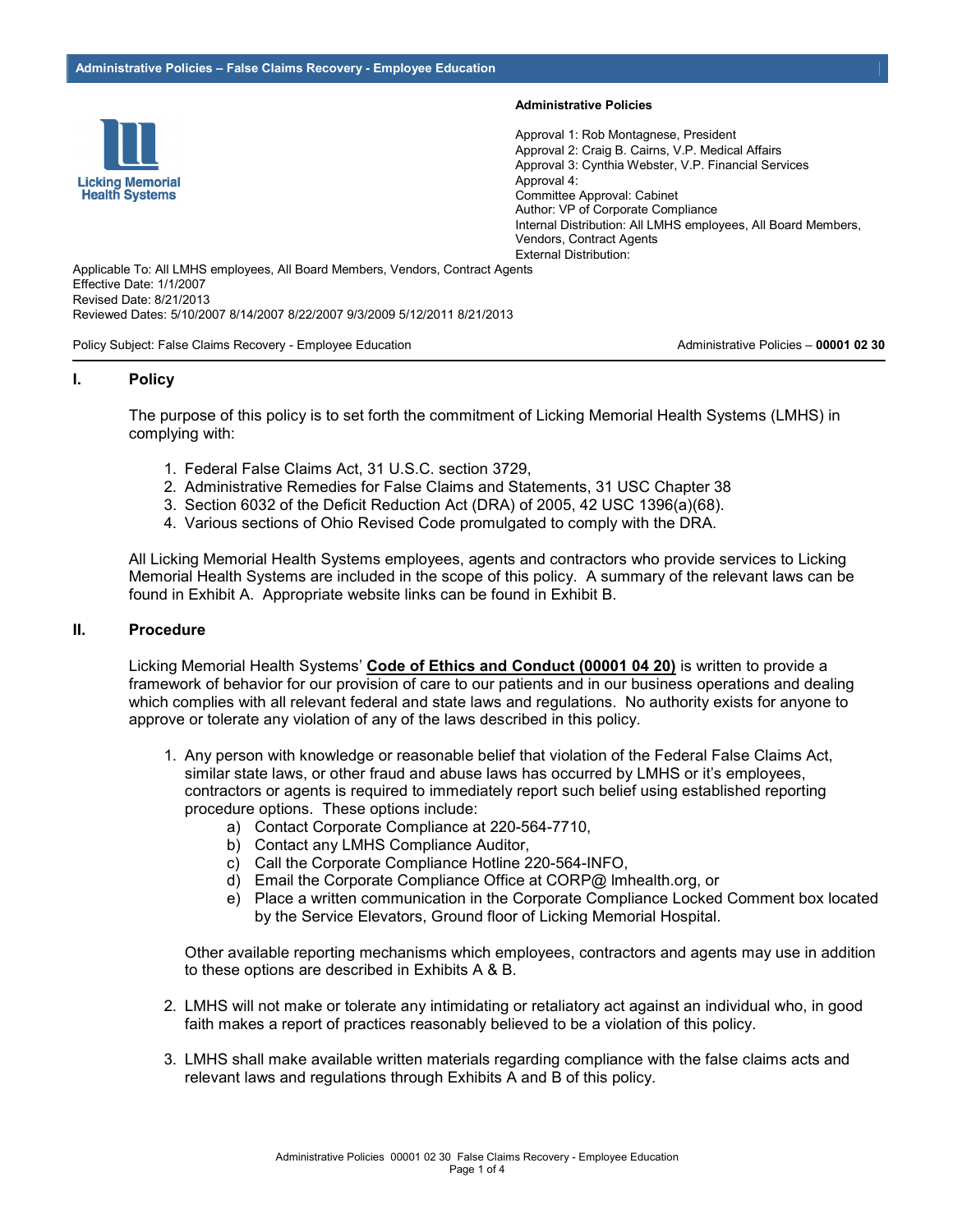- 4. LMHS's compliance program will continue to execute its Corporate Compliance Plan which is available on the LMHS intranet. This plan includes educational, monitoring and auditing activities intended to prevent and detect fraud, waste and abuse in Federal health care programs.
- 5. LMHS requires all contractors and agents abide by this policy and all applicable laws and regulations. Contractors and agents include but are not limited to the employees of LMHS vendors performing billing and coding functions. Other contractors or agents include those which or who, on behalf of LMHS, furnish or otherwise authorize the furnishing of Medicaid health care items or services or are involved in monitoring of health care provided by LMHS.

## **EXHIBIT A**

## **Federal False Claims Act. 31 USC section 3729**

The False Claims Act is a federal stature that covers fraud involving any federally funded contract or program including Medicare and Medicaid. The act establishes liability for any person who knowingly presents or causes to be presented a false or fraudulent claim to the U.S. government for payment, conspires to defraud the government, or knowingly makes or uses a false record to conceal an obligation to refund monies.

The term "knowingly" is defined to mean that a person:

- Has actual knowledge of falsity of information in the claim;
- Acts in deliberate ignorance of the truth or falsity of the information in a claim; or
- Acts in reckless disregard of the truth or falsity of the information in a claim.

The act does not require proof of a specific intent to defraud the U.S. government. Health care providers can be prosecuted for a variety of conduct that leads to submission of a false claim such as falsifying records, double-billing for items or services, or submitting bills for services never performed. Persons and organizations violating the False Claims Act can be subject to civil monetary penalties ranging from \$5,500 to \$11,000 for each false claim submitted. If a provider is convicted of a False Claims Act violation, the Office of the Inspector General may seek to exclude the provider or supplier form participation in federal health care programs.

Section 3730 in the False Claims Act is a qui tam provision allowing any person with actual knowledge of allegedly false claims being made to the government to file a lawsuit on behalf of the U.S. government, to participate in any resulting settlement, and to make such claim without fear of retribution from the employer.

### **Administrative Remedies for False Claims and Statements, 31 USC Chapter 38 / Program Fraud Civil Remedies Act of 1986 (PFCRA)**

The PFCRA authorizes federal agencies such as the Department of Health and Human Services ("HHS") to investigate and assess penalties for the submission of false claims or statements to the agency. The conduct prohibited by the PFCRA is similar to that prohibited by the False Claims Act. A person may be liable under the PFCRA for making, presenting, or submitting, or causing to be made, presented, or submitted, a claim or statement that the person knows or has reason to know:

- Is false, fictitious, or fraudulent;
- Includes or is supported by any written statement which asserts a material fact which is false, fictitious, or fraudulent;
- Includes or is supported by any written statement that –
- Omits a material fact;
- Is false, fictitious, or fraudulent as a result of such omission; and
- Is a statement in which the person making, presenting, or submitting such statement has a duty to include such material fact; or
- Is for payment for the provision of property or services, which the person has not provided as claimed.

The government agency may assess twice the amount of its damages and a civil penalty of up to \$5,500 for each false or fictitious claim. The United States Attorney General has exclusive authority to enforce such assessments and penalties in federal court.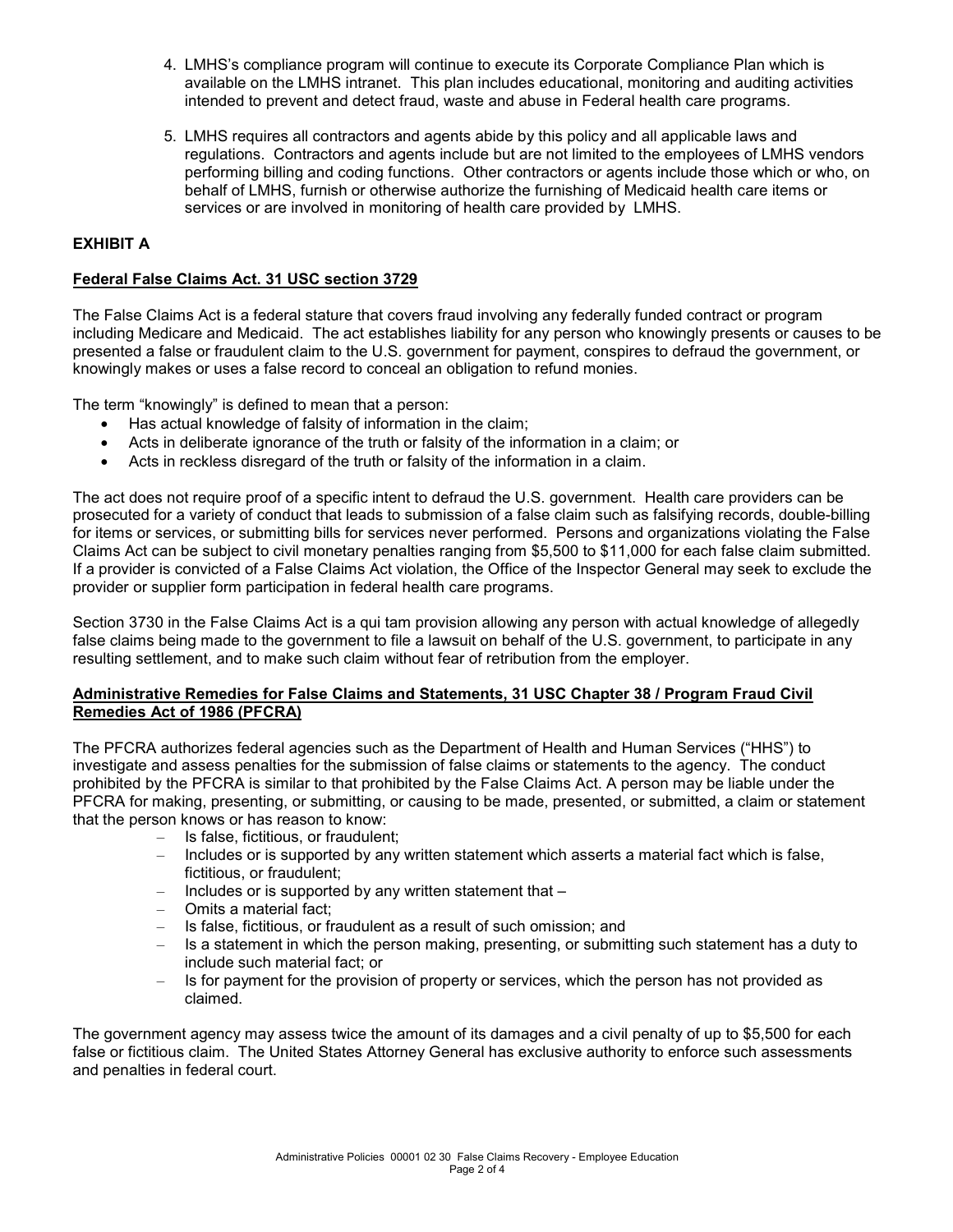## **Deficit Reduction Act (DRA) of 2005, Section 6032.**

The DRA establishes section 1902(a)(68) of the Social Security Act and relates to "Employee education about false claims recovery". Ohio has promulgated a series of sections of the Ohio Revised Code in response to the DRA. These sections are outlined below.

## **ORC §5111.101 – Fraud, Waste and Abuse Prevention and Detection**

Requires each person that receives Medicaid payments in a calendar year of \$5,000,000 or more to, *as a condition of receiving Medicaid payments*, do all of the following:

- Provide each employee, contractor, and agent detailed, written information about the role of all of the following in preventing and detecting fraud, waste, and abuse in federal health care programs:
	- Federal false claims law, 31 USC 3729-3733
	- Federal administrative remedies for false claims and statements, 31 USC 3801-3812
	- ORC 2913.40, 2913.401 and 2921.13 and any other state laws pertaining to civil or criminal penalties for false claims and statements

### **ORC §5111.03 – Offenses by Medicaid Providers**

The Medicaid Provider Offenses Statute prohibits Medicaid providers from acting "by deception" to obtain or receive or attempt to obtain or receive payments to which the provider is not entitled, or to falsify any report or document relating to Medicaid

- "Deception" includes acting with reckless disregard or deliberate ignorance of the truth or falsity of information or withholding information
- Penalties for violation of the Medicaid Provider Offenses Statute include interest on excess payments, three times the amount of excess payments, civil penalties of \$5,000 to \$10,000 per claim, recovery of the costs of enforcement, and termination of the Medicaid provider agreement
	- The Ohio Attorney General may enforce the provisions of this statute in state court
		- Whistleblower protections under the above laws

## **ORC §2913.40 – Medicaid Fraud**

The Medicaid Fraud Act imposes criminal penalties for, among other things:

- Knowingly making or causing to be made a false or misleading statement or representation for use in obtaining Medicaid reimbursement
- Doing either of the following with the purpose to commit fraud or knowingly facilitating a fraud:
	- Charging, soliciting, accepting or receiving any amount in addition to the amount of reimbursement due from Medicaid and any authorized deductibles or co-payments;
	- Soliciting, offering or receiving any remuneration other than authorized deductibles and copayments, in cash or in kind, including kickbacks or rebates, in connection with the furnishing of goods or services for which payment may be made under the Medicaid program.
- Knowingly altering, destroying, concealing or removing any records necessary to support a Medicaid claim or cost report
- The Medicaid Eligibility Fraud Act imposes criminal penalties on persons for knowingly making false or misleading statements, concealing an interest in property, or failing to disclose a transfer of property for purposes of determining eligibility to receive Medicaid benefits.

## **ORC §2913.401 – Medicaid Eligibility Fraud**

The Medicaid Eligibility Fraud Act imposes criminal penalties on persons for knowingly making false or misleading statements, concealing an interest in property, or failing to disclose a transfer of property for purposes of determining eligibility to receive Medicaid benefits.

### **ORC §2921.13 - Falsification**

Ohio criminal law prohibits persons from knowingly making false statements or swearing or affirming the truth of a false statement for the purpose of securing payment of benefits administered by a governmental agency or paid out